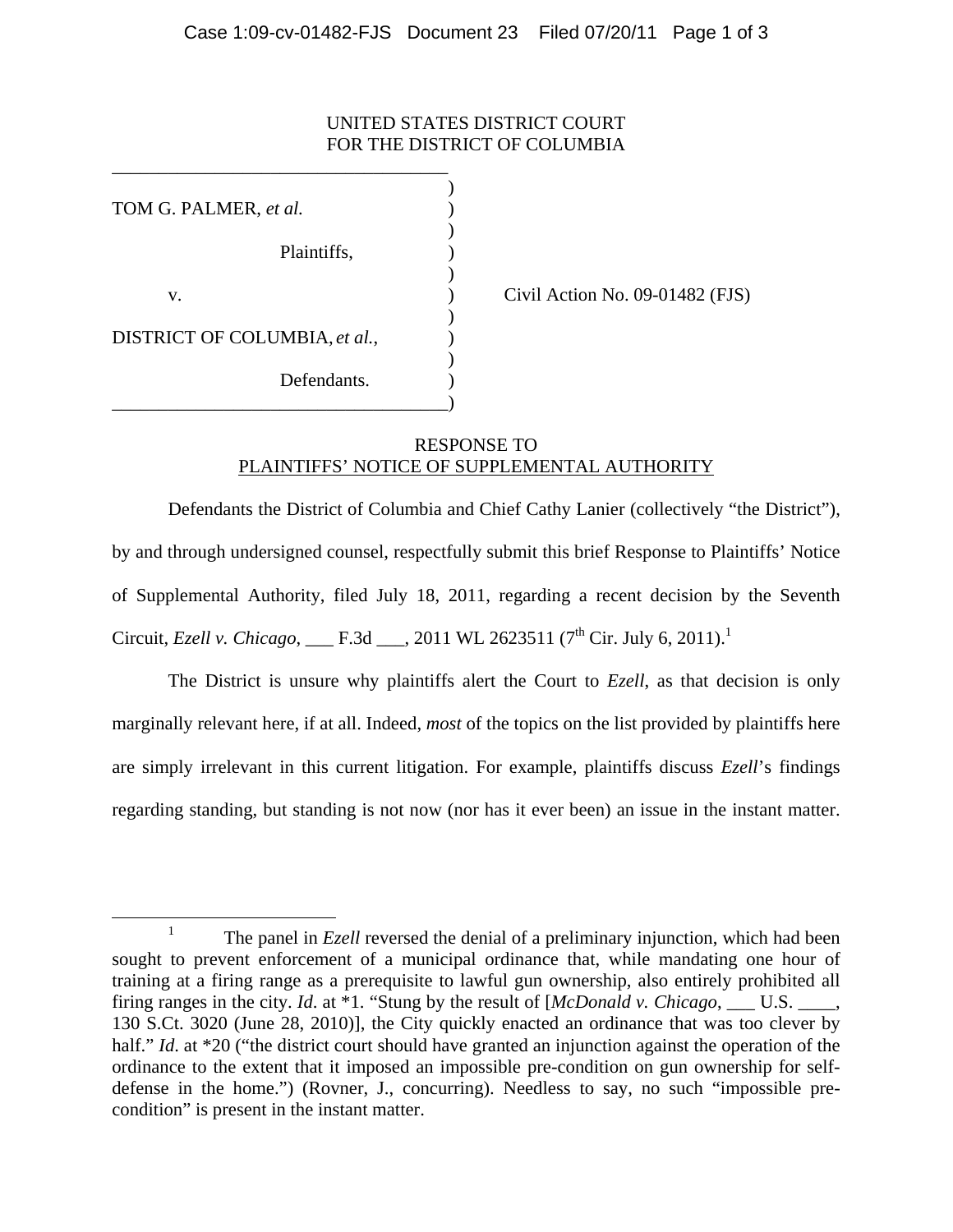## Case 1:09-cv-01482-FJS Document 23 Filed 07/20/11 Page 2 of 3

Plaintiffs also discuss *Ezell*'s analysis of "irreparable harm," but that issue is irrelevant, as there is no "emergency" here. $2$ 

Plaintiffs also state—incorrectly—that *Ezell* held that the Second Amendment applies outside the home. The panel did not so hold and, in fact, declined to invalidate Chicago's laws prohibiting the possession of guns outside the home except "[t]o the extent that these provisions prohibit law-abiding, responsible citizens from using a firing range in the city . . . ." *Id*. at \*19.

Finally, plaintiffs' also point to *Ezell*'s use of "heightened scrutiny" to examine the provision at issue there. "Heightened scrutiny" is not the "strict scrutiny" urged by plaintiffs here, which was rejected by the panel in *Ezell*, *id.* at \*17, and by every Circuit that has explicitly addressed the issue in the three years since *District of Columbia v. Heller*, 554 U.S. 570 (2008). *See, e.g., United States v. Booker*, \_\_\_ F.3d \_\_\_, 2011 WL 1631947, \*11 (1<sup>st</sup> Cir. May 2, 2011) (citing *United States v. Skoien*, 614 F.3d 638, 640 ( $7<sup>th</sup>$  Cir. 2010) (*en banc*)); *United States v. Masciandaro*, 638 F.3d 458, 470 (4<sup>th</sup> Cir. 2011) (applying "intermediate scrutiny") (citing, *inter alia*, *United States v. Marzzarella*, 614 F.3d 85, 97 (3rd Cir.2010)); *Nordyke v. King*, \_\_\_ F.3d

 $\frac{1}{2}$  $\frac{1}{2}$  The Seventh Circuit panel's preliminary legal conclusions on the appeal of the denial of a preliminary injunction in *Ezell* will not be binding in any later appeal. *University of Texas v. Camenisch*, 451 U.S. 390, 395 (1981) (The "conclusions of law made by a court granting a preliminary injunction are not binding at trial on the merits . . . .") ). *See also NRDC v. Pena*, 147 F.3d 1012, 1023 (D.C. Cir. 1998) ("[A] court's findings of fact and conclusions of law at the preliminary injunction stage are often based on incomplete evidence and a relatively hurried consideration of the issues. [T]he questions focused on differ in deciding a motion for preliminary injunction and in deciding a motion for summary judgment.") (quoting *Communications Maintenance, Inc. v. Motorola, Inc., 761 F.2d 1202, 1205 (7<sup>th</sup> Cir. 1985)* (citations omitted)); *Pharmaceutical Research & Manufacturers of America v. Thompson*, 259 F.Supp.2d 39, 61 (D.D.C. 2003) ("[A] tentative assessment made to support the issuance of a preliminary injunction pending resolution of the issue . . . is not even law of the case, much less *res judicata* in other litigation") (quoting *Community Nutrition Inst. v Block*, 749 F.2d 50, 56 (D.C. Cir. 1984)).